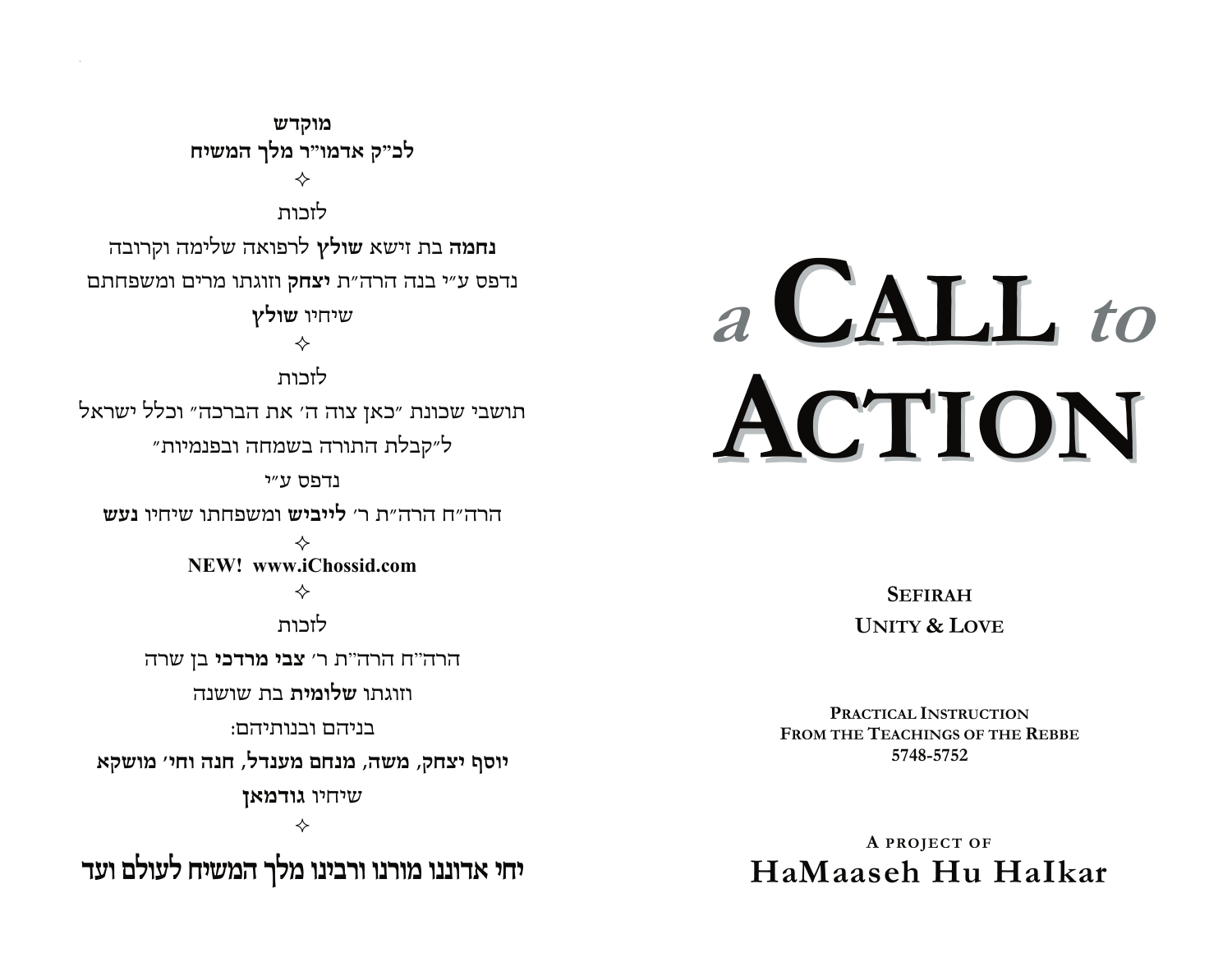#### **<sup>a</sup> CALL to ACTION** 15

## **Table of Contents**

#### **Sefiras HaOmer**

#### **Addendum**

|--|--|--|--|--|--|



**<sup>a</sup> CALL to ACTION** *Published and Copyrighted by*  המעשה הוא העיקר  **HaMaaseh Hu HaIkar**  280 Troy Av, Brooklyn, NY 11213 Tel: (718) 363-3448 � Fax: (718) 467-6919 e-mail: info@iChossid.com 5768 � 2008

> **NEW! www.iChossid.com**

unite so that all Jews will be united simultaneously as truly one.

In approaching the preparation for these gatherings there will surely be those who will be concerned about the expenses. The first answer is that in each place they will certainly find the necessary funds, especially since everyone knows that in matters of holiness we must participate with our money, which indicates how important the matter is.

However, if there should be a place where the problem of finances will cause a diminution in the potential activities, then, after the program has been completed, they should inform the local Merkos offices and the list of the deficits should be transmitted here, and from here the necessary funds will be forwarded to cover the expenses - with happiness and gladness of heart.

May it be G-d's will that our good resolution accepted now will forthwith generate the reward that is fitting for Ahavas Yisroel and Jewish Unity -- the suspension of the diaspora. And we will speedily merit the true and complete redemption through our righteous Moshiach.

This is especially pertinent now, for we stand close to the end of Shabbos -- the "meal of Dovid the King Moshiach"; and with Moshiach we will celebrate -- next Shabbos -- the true great assembly of all the Jewish people for, "a great assembly will return."

And all who "rest in the dust will arise," with Moshe and Aharon among them, and Rashbi and all the righteous sages and princes of our people -- and also the previous Rebbe. The main speaker at that ultimate gathering will be our righteous Moshiach, who will teach to all the people the new, esoteric Torah, in a manner of "seeing." And then the count of the Jewish people will be completed, through Moshiach the first redeemer and the last redeemer, truly in our time.

The editors of *HaMaaseh Hu HaIkar* seek dedicated individuals who would like to sponsor future editions of **a CALL to ACTION.** Please contact Levi at 347-268-3299. Thank you.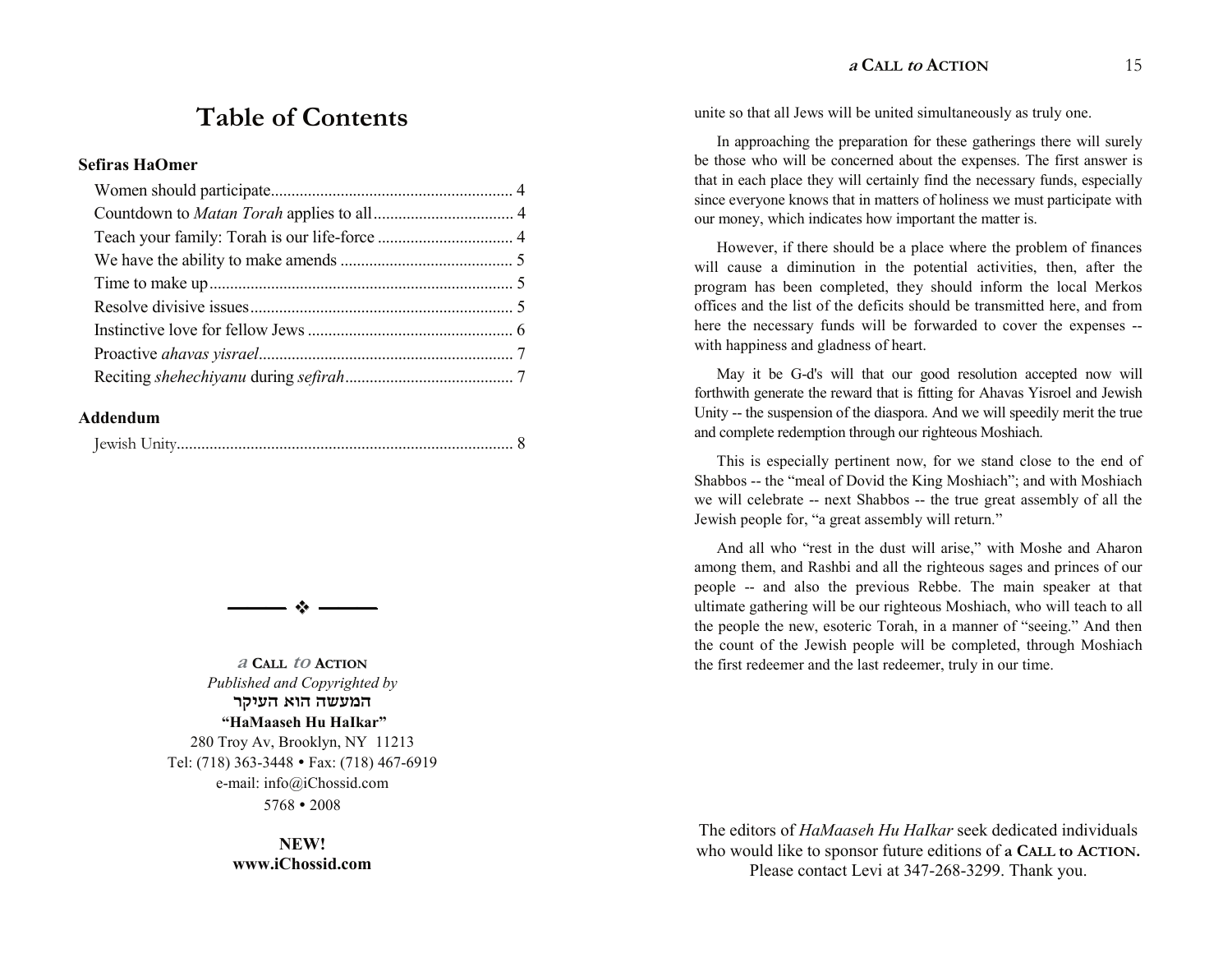of Ahavas Yisroel and Jewish unity. The entire subject should be broadly covered.

Starting with Scripture: "Love your neighbor as yourself," on which, "Rabbi Akiva said this is an important rule of Torah," and which was also interpreted (by Hillel) as: "That is the whole Torah while the rest is commentary thereof...." Then, following through the practical halachic details, as described in Mishneh Torah of Maimonides, and finally the in-depth explanations on the profound quality of Ahavas Yisroel, as developed in Tanya -- and all the symbolic and exegetic interpretation presented by the great sages of Israel, whose Torah works have been widely accepted.

To all this we should add a special emphasis, that when we increase our love for fellow Jews and intensify Jewish Unity, the causes of the exile will be dissolved and automatically the effect -- the diaspora - will disappear.

The subject matter for discussion should obviously be chosen with presence of mind and understanding of the audience so that it will appreciated, comprehended and absorbed, to the point of influencing and enthusing the listeners. Hopefully, the enthusiasm will be contagious and they will go on and influence others, and strengthen and encourage others, to further the goals of Jewish Unity.

If, for some reason, these gatherings cannot take place on Shabbos then they should be scheduled for a subsequent fitting day, such as Sunday, Rosh Chodesh, etc. It is of primary importance that this call should be publicized and transmitted to the widest possible audience.

Those who will carry out this mission should involve themselves with energy, enthusiasm, vigor and excitement. They should keep in mind that this is "soulfully" essential for the Jewish people, and that we are dealing with an exceptional and unusual matter.

#### Practically speaking.

Preparation for these activities, and appropriate publicity should start as soon as possible and every moment of the day should be properly utilized. The approach must be in a pleasant and peaceful manner, day by day, leading up to the coming Shabbos and especially the time of "greatest delight" (late afternoon), when everyone will gather together. And although in every time zone on the globe the time of Minchah is different, nevertheless, in the spiritual realm they all

### **Foreword**

**<sup>a</sup> CALL to ACTION** 3

We are pleased to bring you this newly revised edition of *a* **CALL** *to* **ACTION**. Translated from its Hebrew counterpart, *HaMaaseh Hu HaIkar*, this presentation is a collection of practical instruction from the Rebbe's Sichos pertaining to the climax of the period of *sefiras ha'omer*.

*HaMaaseh Hu HaIkar* is a compilation of *hora'os* culled from the Rebbe's talks in the years  $5748$  to  $5752$  (1988-1992), from both edited and unedited sources (*muga* and *bilti muga*). Great effort has been extended to remain faithful to the Rebbe's calculated and instructive nuance. This English translation is rendered by Rabbi Yaakov Paley.

At this time, when Moshiach's arrival is imminent, the Rebbe, Melech HaMoshiach, has emphasized the primacy of action. We are now beginning to experience the era when we will fully appreciate "the superiority of deed" above scholarship. May this take place completely and immediately!

Editorial Office of *HaMaaseh Hu HaIkar Erev Shabbos Mevarchim Sivan*, 5768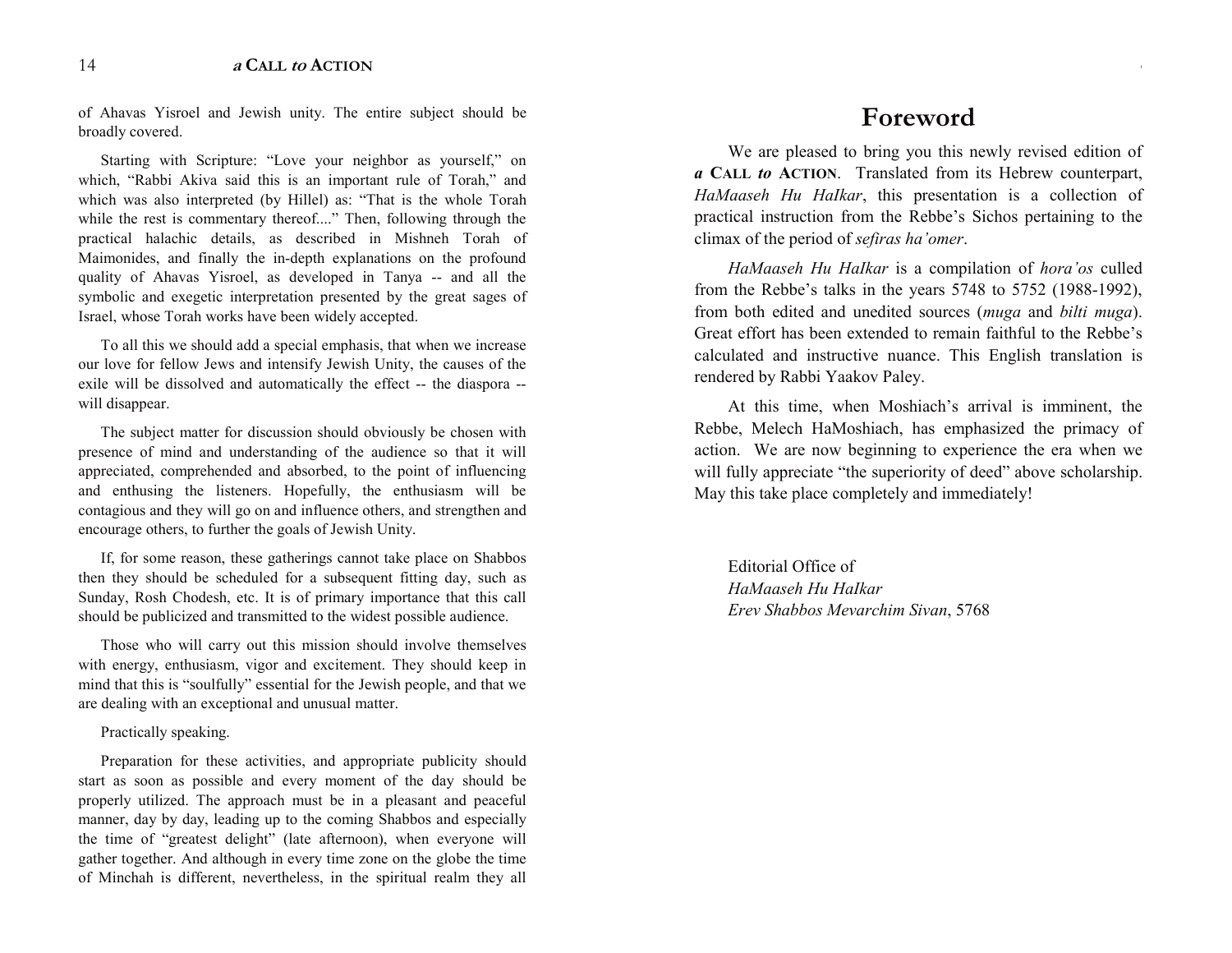**<sup>a</sup> CALL to ACTION** 13

# **Sefiras HaOmer**

Period of Counting the Omer

#### **WOMEN SHOULD PARTICIPATE**

� Although women are technically exempt from the obligation to count the *omer* (since it is a time-bound commandment), nevertheless, "women in certain countries accepted the commandment upon themselves, rendering it obligatory" $1 -$  and *all* women can assist their sons and husbands, ensuring that they do not miss a day of counting.2

#### **COUNTDOWN TO** *MATAN TORAH* **APPLIES TO ALL**

• Most importantly, women can and should assist in the essential theme of the counting: To awaking a yearning and longing for *Matan Torah* (the Giving of the Torah).<sup>2</sup>

#### **YEARN FOR GEULAH**

� As we impatiently count the days leading up to Shavuos, we should impatiently express our desire for the Final Redemption for we are also counting down the days, years and generations of our lengthy exile – and cry out, *ad masai*, "How much longer...?!" $3$ 

#### **TEACH YOUR FAMILY: TORAH IS OUR LIFE-FORCE**

� In receiving the Torah at Sinai, G-d told Moshe to address the women *before* the men; this was due to their status as the bedrock of each Jewish household. Similarly, they should

2. Iyar 28 5751, address to the Lubavitch Women's Organization (*Hisvaaduyos* pp. 244-245).

#### 3. **Words with action**

------------------------------------------------

We should increase our study of topics concerning the Final Redemption and the Holy Temple, for such learning helps bring these matters into reality all the sooner. (Iyar 24 5750, address to the Lubavitch Women's Organization; *Hisvaaduyos* p. 229)

It is therefore appropriate that on the Shabbos which bestows blessing on the coming "third" month, we should conduct an exercise which enhances Jewish unity.

2) Next Shabbos is Erev Rosh Chodesh (the day before the New Moon), therefore no Tachanun (penitential prayer) is said, or, in this case no Tzidkascha Tzedek, is said during Minchah on Shabbos. There is also an halachah which rules, that the evening services of the next day may be recited before sunset -- while it is still Shabbos -- and in that scenario the Ya'aleh V'yovo ("may there ascend") prayer of Rosh Chodesh may be said on Shabbos.

Thus, next Shabbos can incorporate the following day of Rosh Chodesh -- which is Rosh Chodesh Sivan, the day on which the Jewish people reached the wilderness of Sinai and the Jews camped before the mountain "as one man with one mind." The unity that preceded Mattan Torah.

3) The theme and context of the portion of Bemidbar is the census of the Jewish people. A count of people brings out the idea that each person is equal to every other; a simple person does not count for less than one individual, and the prominent person does not count for more than one. Each one counts as one. This emphasizes the unity and completeness of the Jewish people, and at the same time it shows us Gd's love for the Jewish people and how precious each and everyone is - for that reason He counts them. This love of G-d for the Jews also leads to the love of one Jew for the other -- "for he loves that which his Beloved loves."

This coming Shabbos, which blesses the month of Sivan and on which we read the portion of Bemidbar, is clearly the most appropriate time for Ahavas Yisroel gatherings to take place.

Therefore I propose the following soulful request:

This coming Shabbos, during the time of Minchah -- late afternoon -- Jewish people all over the world should gather in great numbers -- men, women and children: "with our youth and elders,...our sons and daughters," in a manner of "brothers" dwelling together." There should be joyous gatherings of friends and festive meals (of course -- men & women separately).

At these gatherings words of Torah should be spoken on the topic

<sup>1.</sup> Alter Rebbe's Shulchan Aruch, Hil. Pesach 489:2.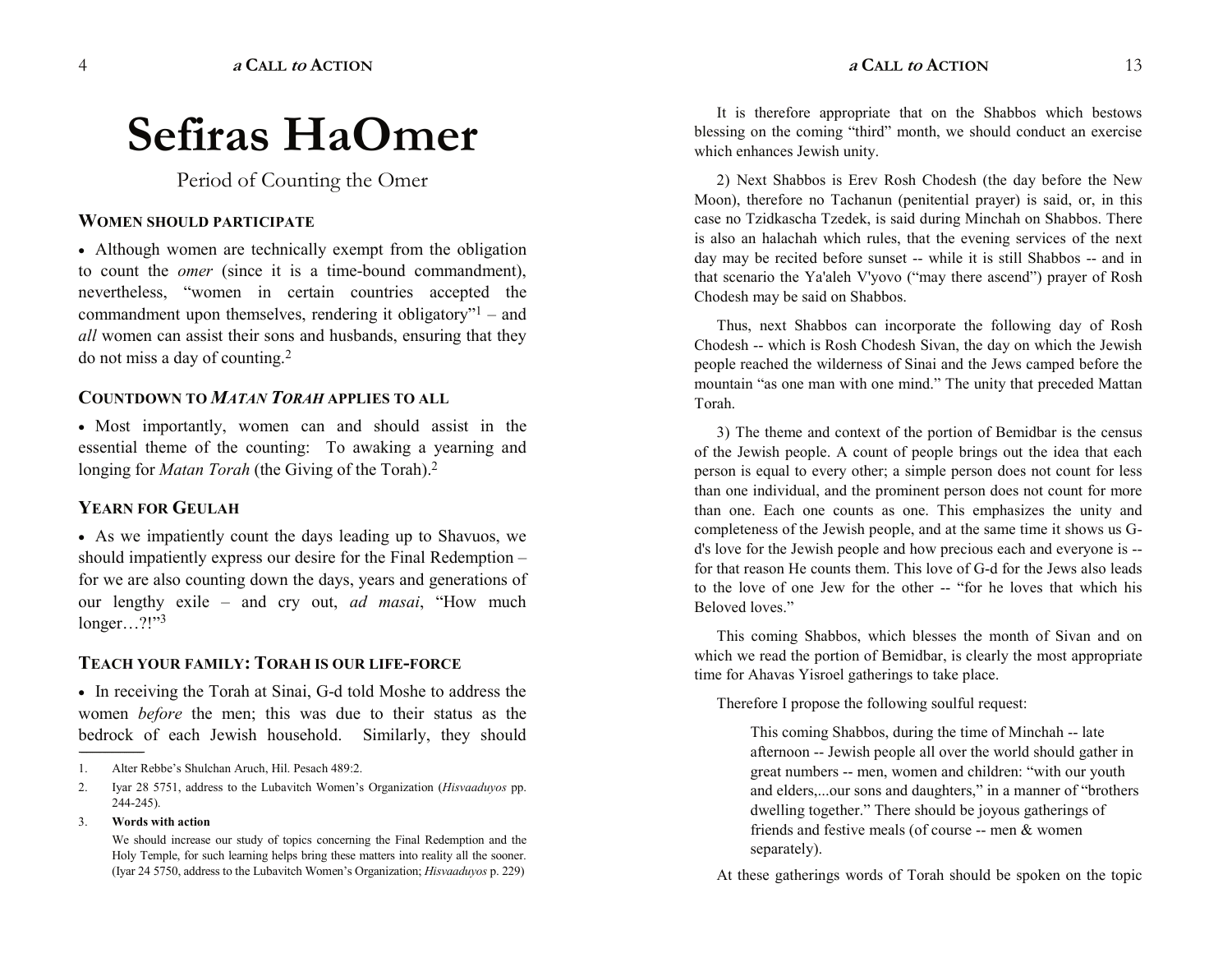"friend" to the Jewish people, and we are precious in His estimation: "I have loved you,' says the L-rd" (Malachi 1:2).

When G-d reveals His love for the Jewish people, He then redeems them, without delay.

How can we actually and practically express and reveal our Ahavas Yisroel and Jewish unity? The answer is: when Jews gather in one place "as one man with one mind," with the goal and purpose of encouraging and strengthening their harmony and -- especially increasing Jewish unity and Ahavas Yisroel; and when such a gathering is held in conjunction with a festive meal, including the toasting of "Le'Chayim" on wine, this increases Jewish Unity, as the Gemara says:

> Great is the mouthful (of food or drink) in that it draws near those who are distant. (Sanhedrin 103b)

The Alter Rebbe explained the great value of a Chassidic farbrengen (gathering) by citing the following parable:

> When a father sees the conduct of his children, with love, brotherly feelings, peace and friendliness, each one carrying out the wishes of the other and each one caring for the needs of the other just like his own needs, then the father is filled with delight, and he performs wonders and fulfills all their wishes.

#### *(Previous Rebbe -- Letters on Saying Tehillim)*

During the Sefirah period there are, of course, restrictions regarding public celebrations and a fitting time should be chosen, which will be acceptable according to all the different halachic opinions, so that everyone will be able to participate.

It would therefore be most fitting -- and acceptable to all opinions -- to celebrate such gatherings on this coming Shabbos, which is Shabbos Mevorchim Sivan, the "third month," and the day of Erev Rosh Chodesh, when we will read the portion Bemidbar.

Let us elaborate on some of these points.

1) The "third month" alludes to the concept of peace, for the number "three" indicates that there can be two opposing forces and a third force which makes peace between them. As such, it is appropriate that Torah is also called the "threefold Torah" (Shabbos 88a) -- for the Torah was given "to bring peace in the world" (cf. Rambam, Laws of Chanukah, end).

precede the men in the annual preparations for *Matan Torah* that takes place on Shavuos:

Women should strive to permeate their families with a longing for *Matan Torah* – filling them with the awareness that the Torah is "our life and the length of our days"!<sup>4</sup>

#### **WE HAVE THE ABILITY TO MAKE AMENDS**

� During the *sefirah*, we are given extraordinary powers to mend our character traits and fix all that requires repair.<sup>5</sup>

#### **TIME TO MAKE UP**

� [The period of the *sefirah* is treated as a state of semimourning for the thousands of students of Rabbi Akiva who perished during this time. Our Sages state that they were punished for failing to] "conduct themselves with respect one to the other" (*shelo nahagu kavod zeh lazeh*).

It is now that we are granted particular ability to correct any lack in our respect for fellow Jews.5

#### **RESOLVE DIVISIVE ISSUES**

� We should express our *ahavas yisrael* by speaking with each

5. **Full respect**

------------------------------------------------

During the period of *sefiras ha'omer*, Jewish law places restrictions on matters associated with rejoicing ... This is due to our "mourning the twenty four thousand students of Rabbi Akivah who died during this period.

The Talmud relates that the cause of their death was *mipnei shelo nahagu kavod*  zeh lazeh, "because they did not conduct themselves with respect one to the other."

Now, since this involves a law in *Toras Chesed* ("the Torah of Kindness"), and because the Torah applies eternally ("Torah" comes from *hora'ah*, "instruction") – the death of Rabbi Akiva's students must present us with a clear, positive directive:

We are not only are to observe the aspect of "mourning" during this period, but *primarily* concern ourselves with *mending* the failure to act with respect. To do this, we should *increase* our love for our fellow Jews, and act respectfully towards each other to the *fullest* extent. (Parshas Emor 5749; *Hisvaaduyos* p. 112)

<sup>4.</sup> Iyar 25 5750, address to the Lubavitch Women's Organization (*Hisvaaduyos* p. 223).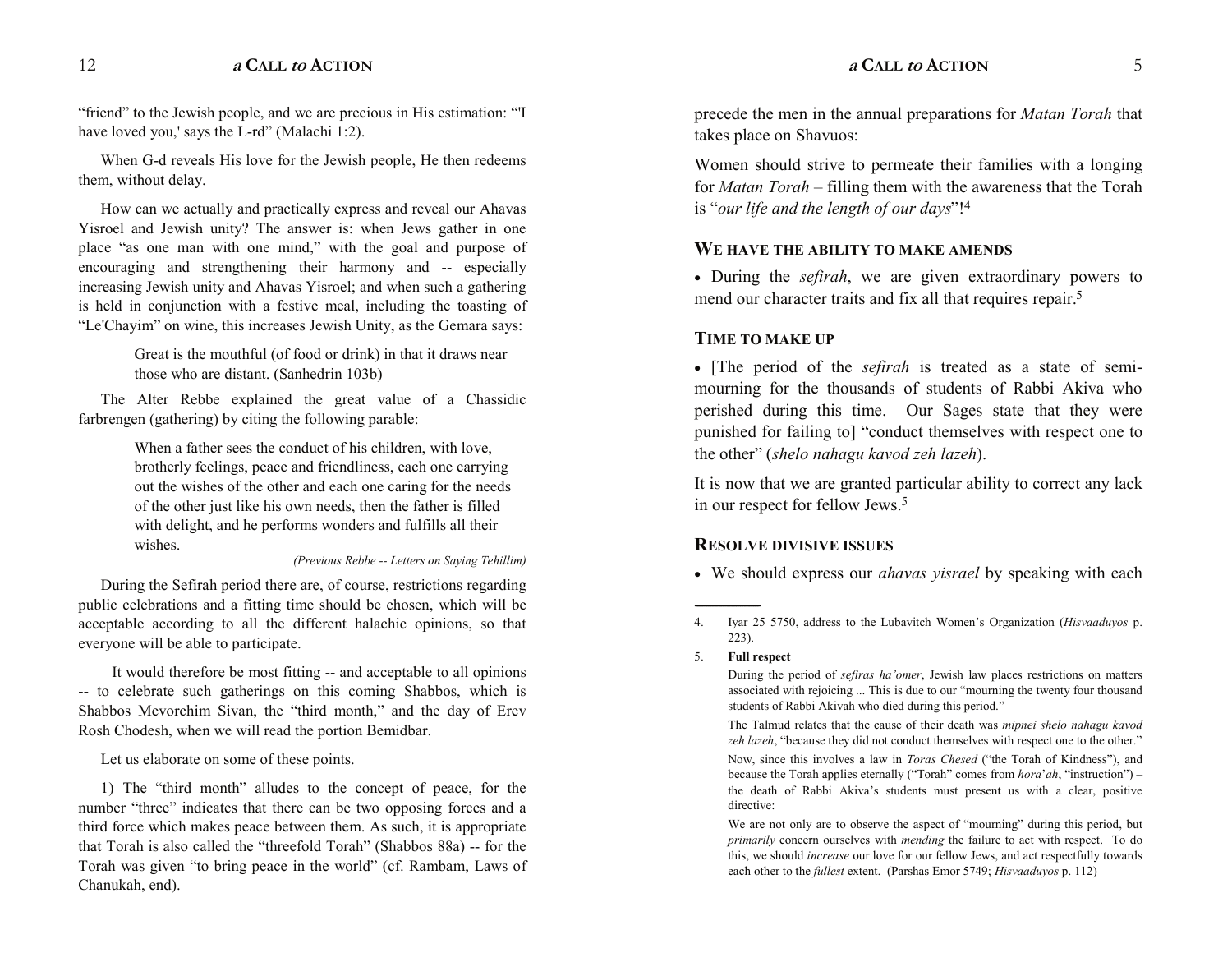other peacefully and in a friendly manner, and by reaching unanimous decisions on matters that previously caused a divide.<sup>6</sup>

#### **INSTINCTIVE LOVE FOR FELLOW JEWS**

• The precise words of our Sages, *nahagu conduct* themselves with respect,"7 teaches us that *ahavas yisrael* should

#### 6. Ibid., p. 120.

#### **Diversity leads to fuller truth**

The possibility for human beings to act towards each other with disrespect stems from the fact that G-d created us dissimilar, or, as our Sages put it, *ein deioseihem shavos*, no two minds think alike ...

But *why* did G-d create us with such mental diversity? So that ... through presenting a wide-spectrum of views on any given topic, together we can formulate many innovative ideas; each person innovating according to the nature of his unique intellect. The end result is a far more *correct* understanding, conclusion and ultimate decision:

 Firstly, different people with varied approaches discuss a topic between them, without any of them subduing or foregoing his personal opinion on the matter; doing so would run *contrary* to G-d's purpose in creating people with diverse natures.

They then evaluate the matter from many angles, and reach a final conclusion  $-$  a far truer conclusion than if but a single opinion would have been considered.

 Obviously, in addition to the friendship that is eventually forged by reaching a unanimous and well-rounded conclusion, the actual discussions need to be carried out peacefully and with full respect for each participant.

 This, then, is what is required of us during the *sefirah*: ... Even where a disharmonious situation already exists (as was the case with the students of Rabbi Akivah), we are to introduce peace between the parties. By doing so, we generate far *greater* peace than that which existed *prior* to the divide. This is similar to a document whose validity has been challenged and subsequently researched and proven in Court; it now carries far greater authenticity than a document that remains unchallenged  $-$  and therefore unproven. (Ibid., pp. 112-113)

#### The Torah's way

And should there remain some issue about which the two sides can not discuss and reach an agreement – let them go to a third party, who will arbitrate between them. That "third party" should be the Rabbis in their location. After hearing the Rabbis' ruling, both sides should then conduct themselves according to the directive and decision of Halachah. *This* is the way things are done according to the Torah – as should be plainly obvious. (Ibid., p. 121)

#### 7. **Regular behavior**

 After all, this wording is completely unusual for such a phrase. Seemingly, the Sages should have phrased it, "they did not *show* respect for each other," or more simply, "they did not respect each other"  $-$  or something along those lines.

Nevertheless, they choose the term "conduct," in order to teach us that acting

3) The third aspect mentioned above comes into focus when we recall the Midrash:

> R. Shimon B. Yochai said: Whence can you prove that if Israel had been short even of one man the Divine Presence would not have revealed itself to them? For it is written: 'For on the third day the L-rd will come down in the sight of all the people upon Mount Sinai.'

#### *(Devorim Rabbah 7:8)*

We see, that Rashbi held that Mattan Torah depended on the participation of every single Jew. Torah depends on absolute unity.

The Torah portion of this week also fits into the equation. As we know,

> Ezra made a regulation for Israel that they should read the curses in Vayikra (Bechukosai) before Shavuos....

*(Megillah 31b)* 

This accentuates the connection between the portion of Bechukosai and Mattan Torah on Shavuos. Therefore, with Lag B'Omer behind us and Shavuos quickly approaching, we must increase and intensify the aspects of Jewish unity and Ahavas Yisroel.

In our generation -- the time of "Heels of Moshiach" -- another theme emerges. The Rashbi has a special role in the future redemption, as we find in Zohar:

> ...with this work of yours, which is the book of splendor...(through which) they will leave their exile with mercy. (Zohar III, p. 124b)

In other words, it is the role of Rashbi to effect the redemption of each and every Jew, together with the liberation of the Shechinah. As the Rashbi taught:

> To every place to where they were exiled the Shechinah went with them.... The Holy One, Blessed be He, will return with them from the places of exile. (Megillah 29a)

As the cause of the exile was the lack of Jewish harmony, it is obvious that we can nullify the basis of the diaspora by adding more Ahavas Yisroel, in the form of expressing our love even if there is no reason for the love! In that way the golus will also disappear. Especially as this expression of Ahavas Yisroel will also engender Gd's love for the Jewish people, for the Holy One, Blessed be He, is the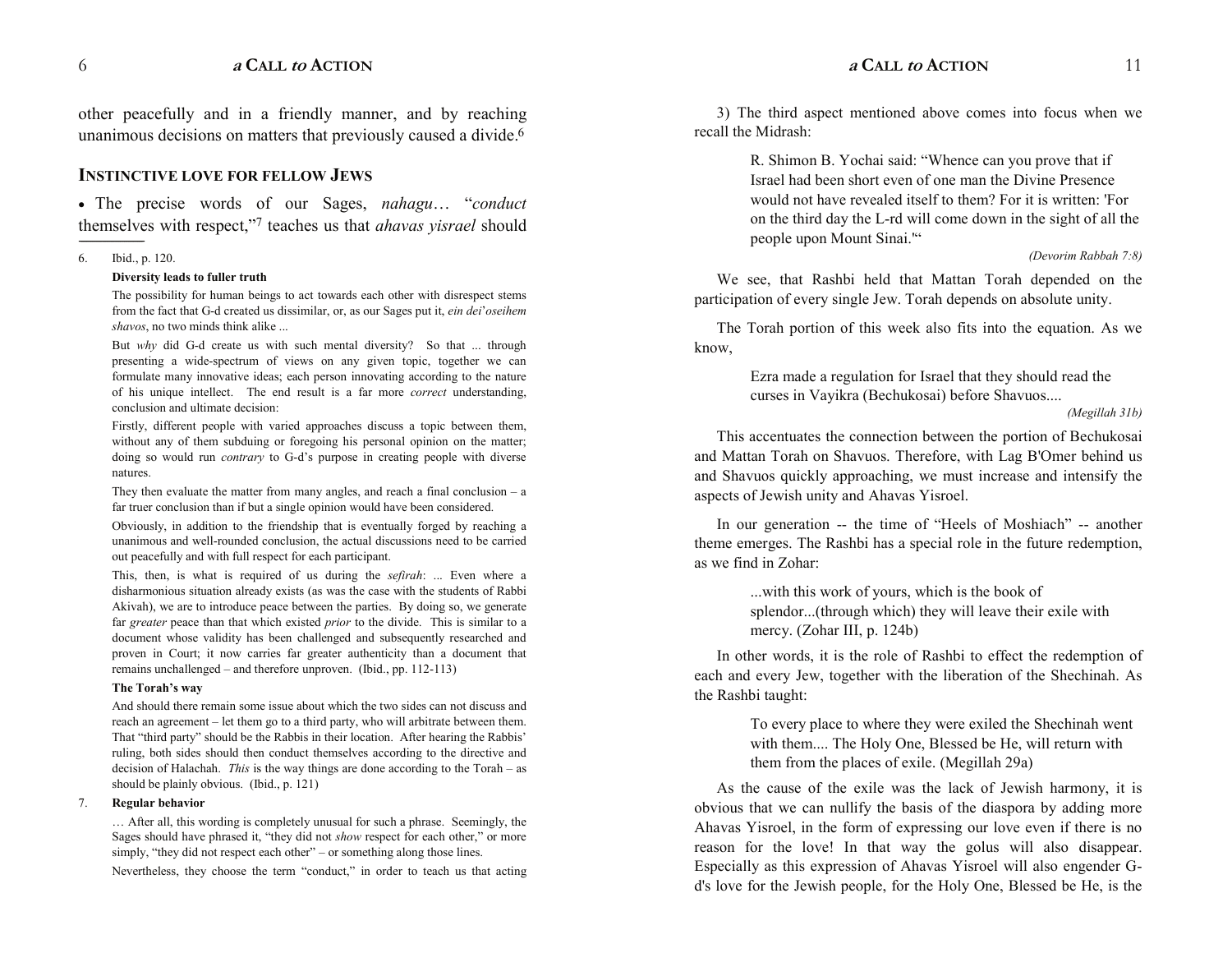carried on and perfected R. Akiva's teachings and placed special emphasis on the mitzvah of loving fellow Jews. Rashbi (Rabbi Shimon b. Yochai) was forced to hide with his son in a cave, and suffer great privation for 13 years, to escape the threat of arrest by the Roman authorities. Having attained the loftiest peaks of Torah knowledge while in the cave, when he emerged, he immediately utilized the first opportunity to express his Ahavas Yisroel by improving conditions for his fellow Jews. He interested himself in a persistent problem affecting the Tiberias community and opened a road that had been closed to Kohanim because of suspected tumah (defilement) (cf. Shabbos 33b). He also proclaimed: "I am able to exempt the whole world from judgment..." (Sukkah 45b).

Rashbi's devotion to the Jewish people and his insights were much more profound. The Zohar relates:

> It once happened that the world needed rain...so they came to R. Shimon...he recited the verse: "A song of ascents ...Behold, how good and how pleasant it is when brothers dwell together" (Tehillim 133:1). As a result the rain began to fall. (Zohar III, 59b)

Was not the Rashbi hinting that harmonious, brotherly love and Jewish unity serve as the harbinger of material blessings from G-d!

As the Ramban expounds on the verse:

"Then will I give you rains in their seasons" (Vayikra  $26:4$ ) --He mentioned the matter of rains first because if they come in their proper season...it is a prime cause of physical health, and all produce will increase and be blessed by it, just as He said, "and the land shall yield her produce and the trees of the field shall yield their fruit...." This is the greatest of all blessings. (Ramban, Vayikra 26:4)

The Baal Shem Tov explains that the term rain "gishmeichem" has the same root as "gashmius" -- corporeality. Thus, all physical blessings are dependent on the unity and harmony of the Jewish people.

2) The period of Sefirah serves as a preparation for Mattan Torah in that the seven supernal and human attributes (kindness -- royalty) are interwoven and refined. Since on Lag B'Omer (the 33rd day) the attribute of "Beauty in Beauty" is attained -- the major portion of the Sefirah "body" has been built. $*$  And then Lag B'Omer is directly connected to the state of "as one man with one mind," of Mattan Torah.

become our *minhag* – "custom": It should be as routine and commonplace as a local custom; we should not require *effort* to act respectfully to each other...8

#### **PROACTIVE** *AHAVAS YISRAEL*

 $\bullet$  The term *nahagu* shares the root of the word *manhig* – "leader." This indicates that each of us should "take the lead" in all matters pertaining to Jewish unity and brotherhood. And we should influence all those with whom we have contact  $-$  so that for them. as well, it will become instinctive to act with *ahavas yisrael*. 9

#### **RECITING** *SHEHECHIYANU* **DURING** *SEFIRAH*

� It is our custom to refrain from reciting the blessing of *shehechiyanu* on a new fruit during the *sefirah*. The exception to this custom is on Shabbos and Lag B'omer.

� Nevertheless, those who already have the established custom to recite *shehechiyanu* during the *sefirah* should *certainly* not stop doing so. Quite the opposite  $-$  may they continue making such blessings!<sup>10</sup>

----------------------------------------------- respectfully should become one's *regular behavior* ... (Parshas Behar 5749; *Hisvaaduyos* p. 158)

#### 8. **Going beyond as part of duty**

 $\ldots$  Since this conduct will have become normal or even "natural" – or at the least, "second nature"...

In a way, a "custom" is superior to an obligation by law. It involves going *beyond* the call of duty (*lifnim mishuras hadin*), and is termed pious conduct (*midas chasidus*).

At the same time, a custom carries the weight of the dictum, *minhag yisrael torah*   $hi$ , "Jewish custom is part of Torah"  $-$  as Rambam states regarding "the Rabbinic decrees, enactments and customs (*gezeros*, *takanos* and *minhagim*)" that spread throughout Jewry.

 The directive to us in all this, is that we should conduct ourselves with *ahavas yisrael*, in a manner of "pious conduct" that goes "beyond the call of duty"; this then becomes an actual part of the Torah and its laws. (Ibid.)

 We should connect *both* of these interpretations of *nahagu*: Our *minhag* (custom) of acting with *ahavas yisrael* beyond the call of duty should become habitual. (Ibid., fn. 117)

- 9. ... And they should become *manhigim*, "leaders," to influence others in this regard. (Parshas Behar 5749; *Hisvaaduyos* p. 159-159)
- 10. **New fruit**

The Chief Rabbis: There are places where they have the custom to recite